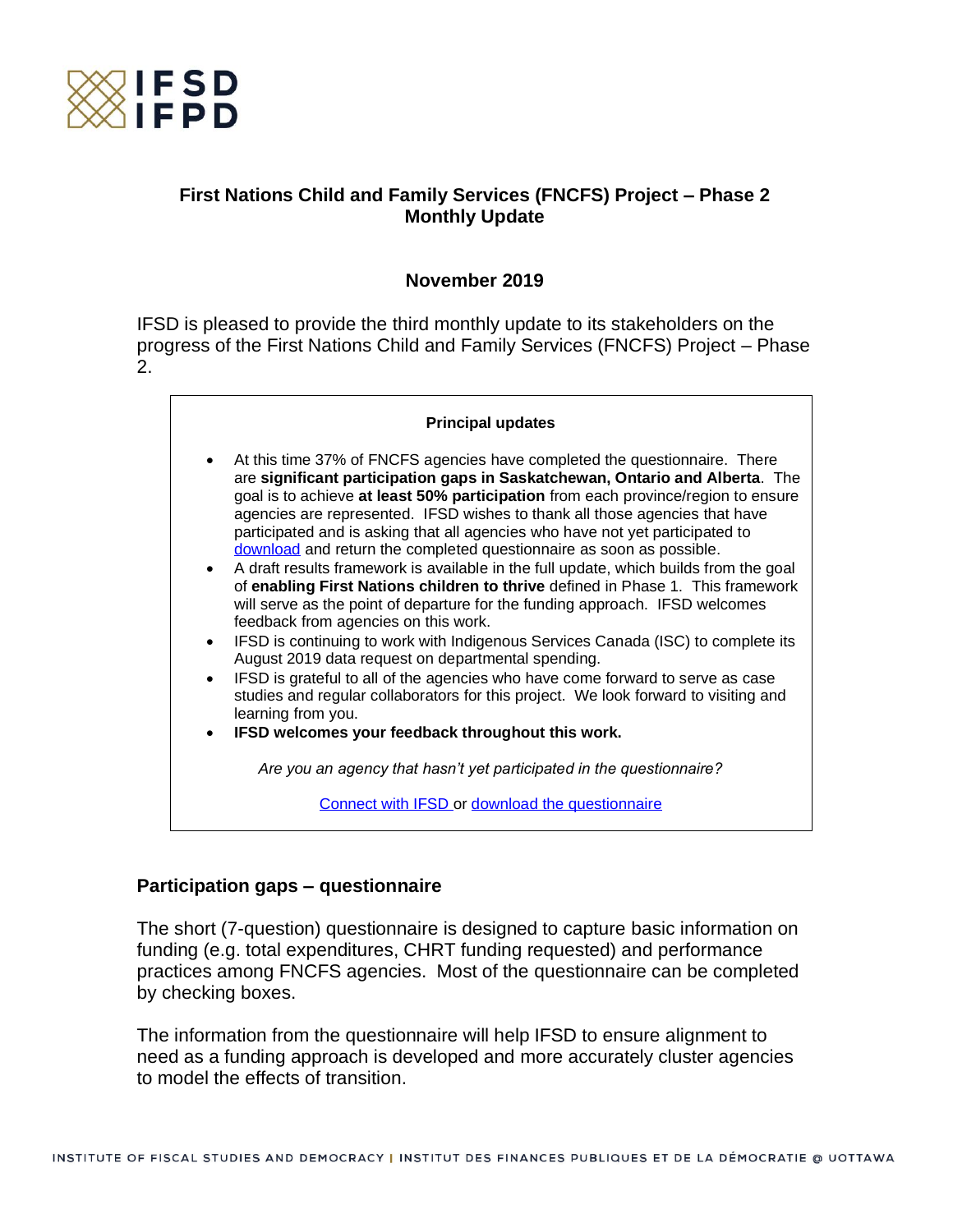

In Phase 1, the participation rate for 100+ question survey was 76%. The overall participation rate for the Phase 2, 7-question questionnaire, is currently 37%. IFSD is targeting at least 50% participation from each province/region for representivity. By sharing your experience, you're making this work more representative and reflective of your agency's reality. We encourage all agencies to complete the survey.



# **Results framework**

The results framework is designed to 'flip the current structure on its head' by defining the end goal (thriving First Nations children) and building out a funding approach that aligns to that outcome.

The table below is a high-level overview of the overall goal, the means through which it can be achieved and the way in which progress can be monitored by agencies.

*IFSD encourages you to share your input and ideas to enhance the framework.*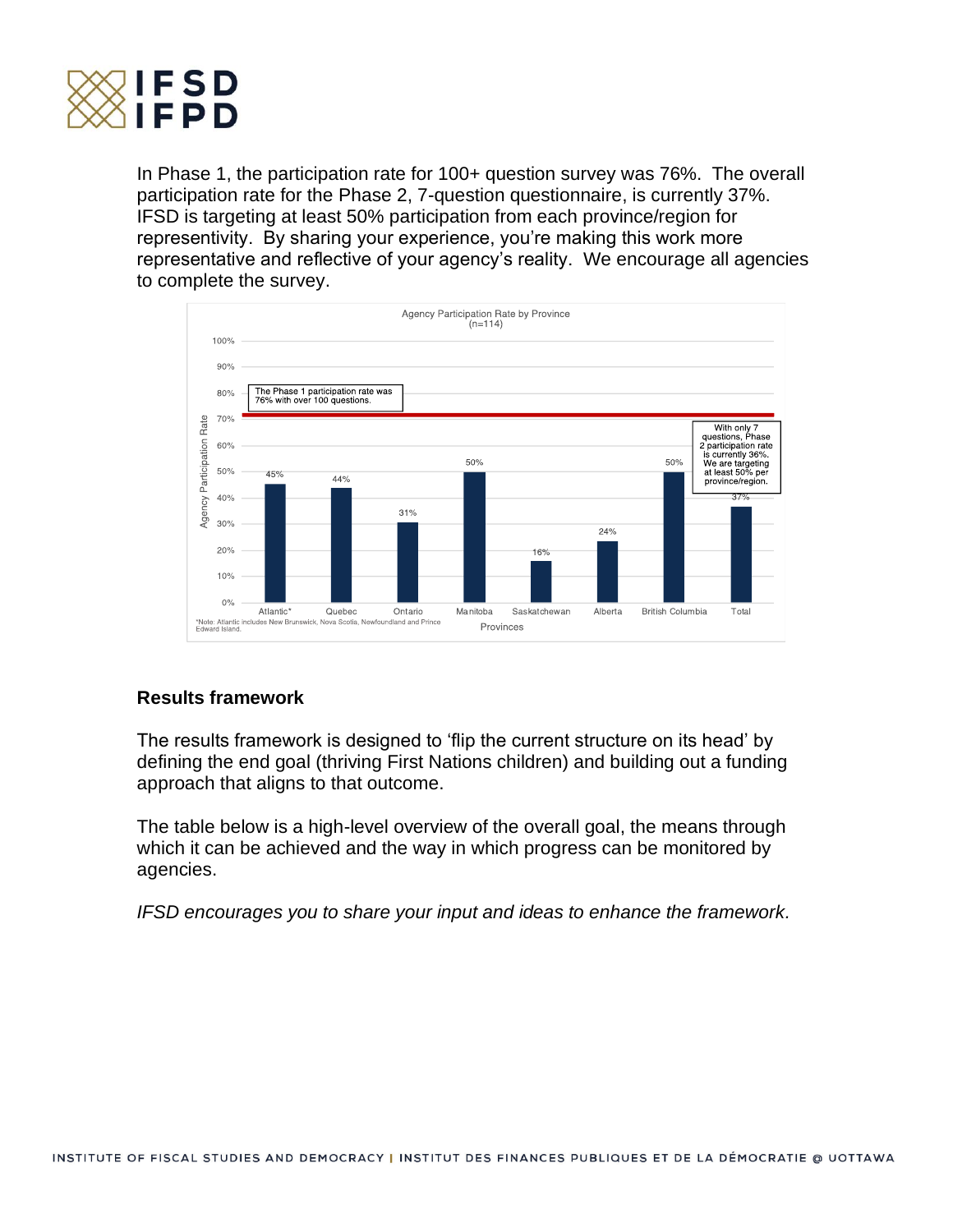

| <b>Strategic Outcome: Thriving First Nations Children</b><br>The overarching goal, to which all activities contribute.           |                                                                                                                                                                                    |                                                                                                                                                                                                                                                                                                                                          |                                                                                                                                                                                                       |                                                                                                                                                                                                                                                                        |
|----------------------------------------------------------------------------------------------------------------------------------|------------------------------------------------------------------------------------------------------------------------------------------------------------------------------------|------------------------------------------------------------------------------------------------------------------------------------------------------------------------------------------------------------------------------------------------------------------------------------------------------------------------------------------|-------------------------------------------------------------------------------------------------------------------------------------------------------------------------------------------------------|------------------------------------------------------------------------------------------------------------------------------------------------------------------------------------------------------------------------------------------------------------------------|
|                                                                                                                                  | <b>Safety</b>                                                                                                                                                                      | <b>Child well-being</b>                                                                                                                                                                                                                                                                                                                  | <b>Family well-being</b>                                                                                                                                                                              | <b>Community well-being</b>                                                                                                                                                                                                                                            |
| <b>Sub-Strategic</b><br><b>Outcomes</b><br>Areas of focus to<br>achieve the<br>strategic outcome.                                | Children are protected from<br>harm and achieve permanency<br>in their living situation.                                                                                           | Children reach their full<br>developmental potential and<br>have hope, belonging, purpose<br>and meaning.                                                                                                                                                                                                                                | Families enjoy a safe, stable<br>environment in which to foster<br>healthy relationships.                                                                                                             | Communities have adequate<br>infrastructure, services,<br>resiliency and belonging to<br>ensure collective safety, stability<br>and well-being.                                                                                                                        |
| <b>Performance</b><br><b>Areas</b><br>The lenses through<br>which progress on<br>sub-strategic<br>outcomes can be<br>understood. | Protection<br>$\overline{\phantom{0}}$<br>Permanency<br>$\overline{\phantom{0}}$                                                                                                   | Cognitive development<br>$\overline{\phantom{m}}$<br>Social relationships<br>$\overline{\phantom{a}}$<br>Psychological and<br>$\overline{\phantom{a}}$<br>emotional development<br>Cultural and spiritual<br>$\overline{\phantom{a}}$<br>development<br>Physical well-being<br>$\overline{\phantom{a}}$                                  | Self-sufficiency<br>$\overline{\phantom{m}}$<br>Family health and<br>$\overline{\phantom{0}}$<br>protective factors                                                                                   | Access to basic needs<br>$\equiv$<br>Gaps in services to<br>$\overline{\phantom{m}}$<br>community<br>Public safety and<br>$\overline{\phantom{m}}$<br>community health                                                                                                 |
| <b>Measures</b><br>Means of<br>assessing progress<br>in performance<br>areas.                                                    | Protection from all forms of<br>$\frac{1}{2}$<br>maltreatment<br>Emergency mental health<br>Permanency status<br>$\qquad \qquad -$<br>Out-of-home care<br>$\overline{\phantom{0}}$ | <b>Educational attainment</b><br>$\overline{\phantom{m}}$<br>Social support and<br>$\overline{\phantom{0}}$<br>engagement<br>Child behaviour, mental<br>and social well-being<br>Spirituality and tradition<br>$\overline{\phantom{a}}$<br>Overall physical health,<br>$\overline{\phantom{a}}$<br>healthy habits and risk<br>management | Parental employment<br>$\overline{\phantom{a}}$<br>Ability to meet basic needs<br>$\overline{\phantom{0}}$<br>Physical and mental health<br>of caregivers<br>Family protective factors                | Access to potable water,<br>$\equiv$<br>housing, broadband and<br>community infrastructure<br>Poverty level<br>$\overline{\phantom{m}}$<br>Gaps in health and social<br>$\overline{\phantom{m}}$<br>services<br>Overall community mental<br>and physical health status |
| <b>Examples of key</b><br>performance<br>indicators<br>The variable<br>measured.                                                 | Recurrence of<br>$\overline{\phantom{a}}$<br>maltreatment<br>Number of moves in care<br>$\equiv$                                                                                   | Sense of belonging to<br>$\overline{\phantom{m}}$<br>cultural group<br>Literacy and numeracy<br>$\overline{\phantom{a}}$<br>scores<br>Youth who report positive<br>relations with parents,<br>friends and elders                                                                                                                         | Parental job tenure and<br>$\overline{\phantom{m}}$<br>permanency<br>Self-reported physical and<br>$\overline{\phantom{0}}$<br>mental health<br>Developmental parenting<br>$\equiv$<br>and attachment | Number of boil water<br>$\overline{\phantom{m}}$<br>advisories<br>Median household income<br>$\overline{\phantom{0}}$<br>Rates of suicide attempts<br>$\overline{\phantom{0}}$                                                                                         |